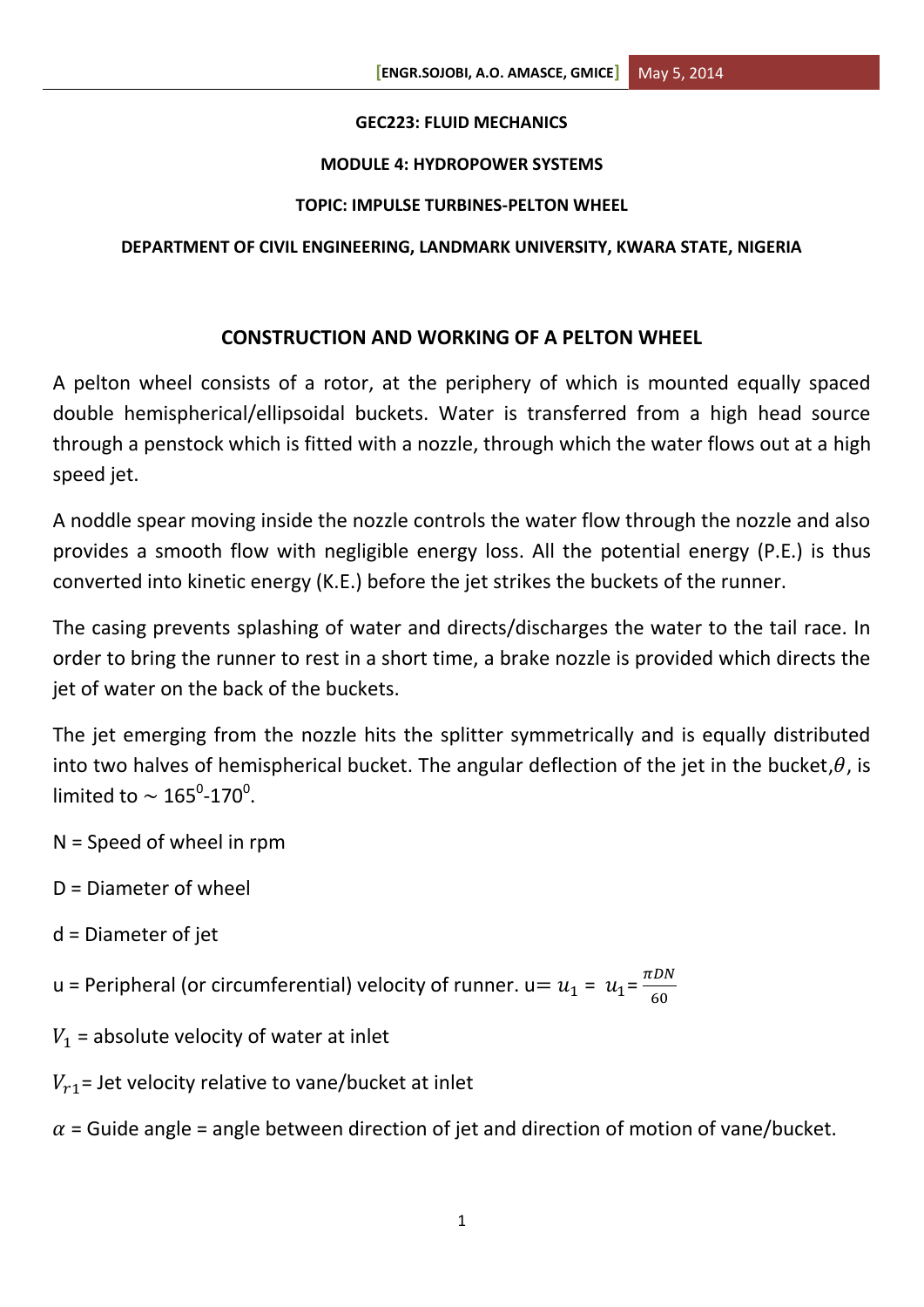$\theta$  = Vane angle at inlet = angle made by the relative velocity  $V_{r1}$ , with the direction of motion at inlet.

 $V_{w1}$ ,  $V_{f1}$  = Components of jet velocity,  $V_1$ , in direction of motion and perpendicular to direction of motion of vane respectively.

 $V_{w1}$  = whirl velocity at inlet

 $V_{f1}$  = flow velocity at inlet

 $V_2$  = Velocity of jet leaving the vane or velocity of jet at the outlet of the vane

 $V_{r2}$  Relative velocity of jet with respect to (w.r.t.) the outlet vane

 $\emptyset$  = Vane angle outlet = angle between relative velocity,  $V_{r2}$  with direction of motion of out let vane

 $\beta$  = Angle made by the velocity  $V_2$ , in the direction of motion of vane and perpendicular to direction of motion of vane at outlet.

 $V_{\rm w2}$  = whirl velocity at outlet

 $V_{f2}$  = whirl velocity at outlet

Considering the inlet velocity triangle,

Since velocity triangle at inlet is a straight line,

 $V_{r1} = V_1 - u_2 = V_1 - u$  (Since  $u_1 = u_2 = u$ )

 $V_{w1} = V_1$  and  $\alpha = 0$  and  $\theta = 0$ 

Considering the outlet velocity triangle,

 $V_{r2} = K V_{r1}$ 

Where K = blade friction coefficient, usually < 1. This is because the buckets are usually not smooth.

When bucket is perfectly smooth,  $K=1$ 

 $V_{{\sf w}2}$ =  $V_{{r2}}$ cos $\emptyset$ - $u_{2}$  =  $V_{{r2}}$ cos $\emptyset$  - u since  $u_{1} = \ u_{2}$  =u (when  $\beta$ < 90 $^0$ )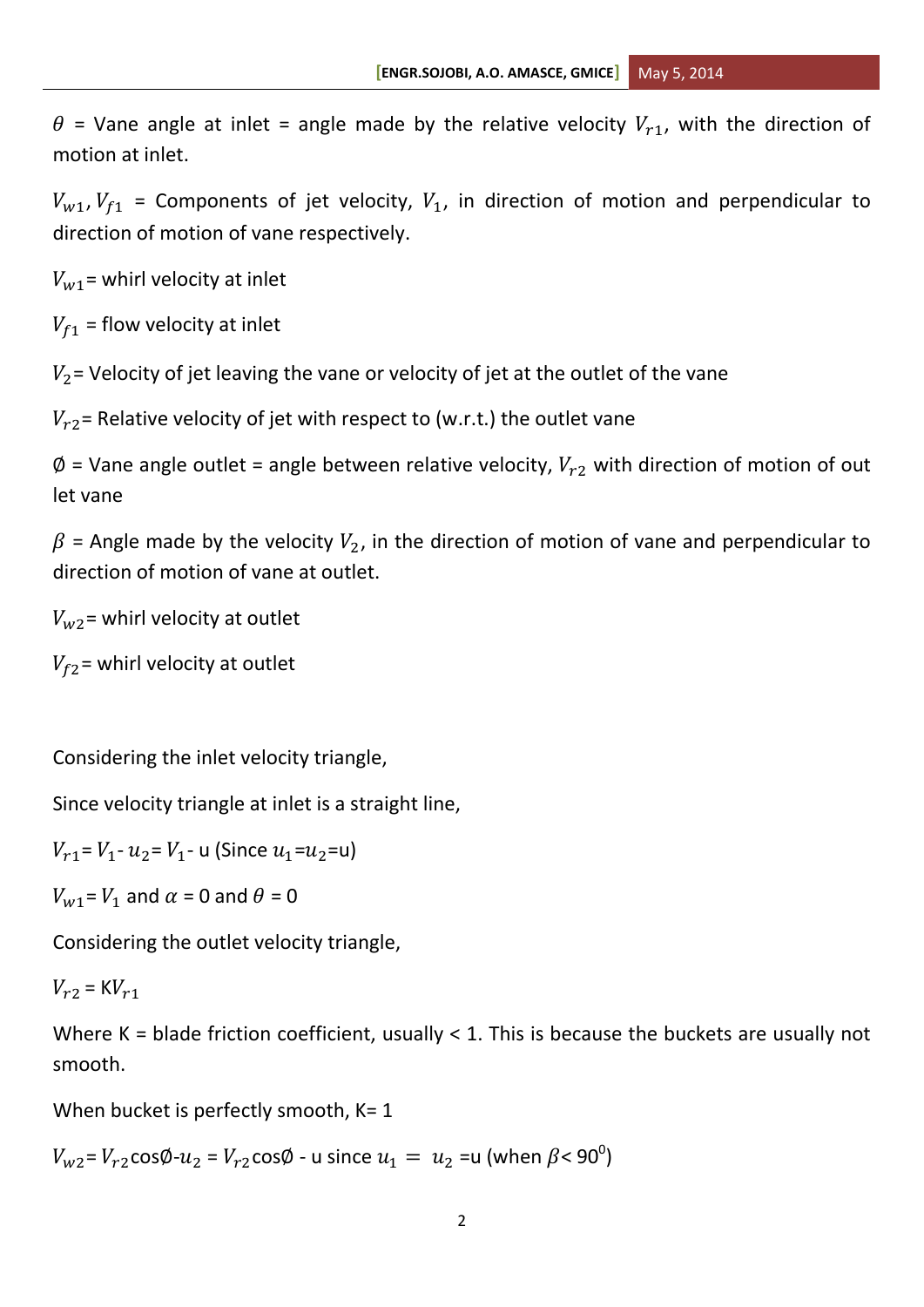Depending on the magnitude of the peripheral speed (u), the unit may have a slow, medium or fast runner and the blade angle  $\beta$  and  $V_{w2}$  will vary as follows:

- i. Slow runner  $\beta$  < 90<sup>0</sup>;  $V_{\alpha/2}$  is +ve ii. Medium runner  $\beta = 90^0$ ;  $V_{w2} = 0$
- iii. Fast runner  $\beta$  > 90<sup>0</sup>;  $V_{w2}$  is +ve

The force exerted by the jet of water in the direction of motion,  $F = \rho a V_1 ( V_{w1} + V_{w1} )$ Where  $\rho$  = mass density of water

A = area of jet of water =  $\frac{\pi d^2}{4}$ 4

Work done by the jet on runner per second = F x u =  $\rho aV_1$  (  $V_{w1} + V_{w1}$ ) x u

Work done per second per unit weight of water striking the buckets =  $\frac{\mu uv_1}{\rho}$ 

$$
= \frac{1}{g} \left[ V_{w1} + V_{w1} \right] u
$$

The energy supplied to the jet at inlet in form of K.E. = ½ m $V_1{}^2$ 

Recall,  $m = \rho Q$  and  $Q = aV_1$ ,  $\therefore m = \rho aV_1$  $\therefore$  K.E. of jet per second = ½ ( $\rho$ a $V_1$ ) x  $V_1^2$  $\therefore$  Hydraulic Efficiency,  $\eta_h = \frac{W}{K}$ Work done per second<br>K.E.of jet pers second  $=\frac{\rho}{\rho}$  $\frac{1}{2} (\rho a V_1) x V_1^2$  $\therefore$  Hydraulic Efficiency,  $\eta_h$  =  $^{\text{2}}$ \_\_\_\_\_\_\_Equation 1

From outlet and inlet velocity triangles,

$$
V_{w1} = V_1; V_{r1} = V_1 \cdot u_1 = V_1 \cdot u
$$

$$
V_{w2} = V_{r2} \cos \phi - u_2 = V_{r2} \cos \phi - u
$$

Since 
$$
V_{r2} = kV_{r1}
$$
 and  $V_{r1} = V_1$ - u

 $V_{w2} = kV_{r1} \cos \phi - u = k (V_1 - u) \cos \phi - u$ 

Substituting for  $V_{w1}$  and  $V_{w2}$  in equation 1 gives,

$$
\eta_h = \frac{2[v_1 + k(v_1 - u)\cos\phi - u]u}{v_1^2}
$$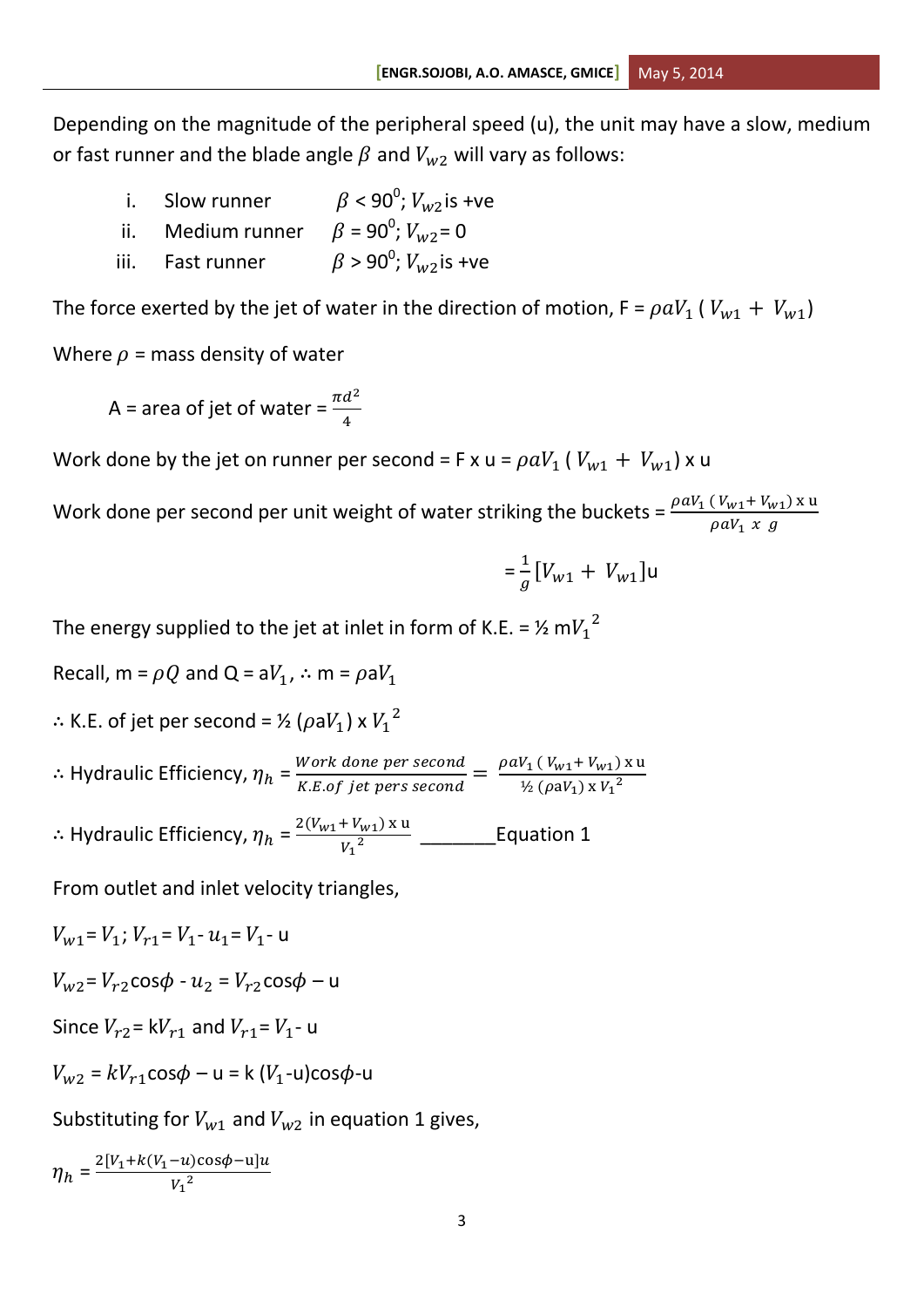Rearranging gives,

$$
\eta_h = \frac{2[V_1 - u + k(V_1 - u)\cos\phi]u}{V_1^2} =
$$
  

$$
\eta_h = \frac{2[(V_1 - u)(1 + k\cos\phi)]u}{V_1^2} \qquad \qquad \text{Equation 2}
$$

The hydraulic efficiency will be maximum for given value of  $V_1$ when  $\frac{u}{du}(\eta_h)$  = 0

This implies  $\frac{d}{du} \left[ \frac{2[(V_1-u)(1+k\cos\phi)]u}{V_1^2} \right]$  $\left[\frac{(1+\kappa\cos\varphi)\mu}{V_1^2}\right] = 0$ Or  $\frac{2(1+k\cos\phi)u}{V_1^2}$  x  $\frac{d}{du}$  $\frac{a}{du}(V_1u - u^2) = 0$ Since  $\frac{2(1+k\cos\psi)a}{V_1^2}\neq 0$  $\therefore \frac{d}{dt}$  $\frac{a}{du}$   $(V_1u - u^2) = 0$ This implies  $V_1$ -2u = 0

 $\therefore V_1 = 2u$  and  $u = \frac{v_1}{2}$  [Equation 3

This implies that hydraulic efficiency of a pelton wheel is maximum when the velocity of the wheel is half the velocity of jet of water at inlet.

The maximum hydraulic efficiency is obtained by substituting  $u = \frac{v_1}{2}$  in equation 2.

$$
(\eta_h)_{max} = \frac{2\left[ (v_1 - \frac{v_1}{2})(1 + k \cos \phi) \right] \frac{v_1}{2}}{v_1^2} = \frac{2\left[ \frac{v_1}{2}(1 + k \cos \phi) \right] \frac{v_1}{2}}{v_1^2}
$$
  
 
$$
\therefore (\eta_h)_{max} = \frac{1 + k \cos \phi}{2}
$$
 Equation 4

Assuming no friction,  $k = 1$  and

 $\therefore (\eta_h)_{max} = \frac{1}{2}$ **\_\_\_\_\_\_\_\_\_\_\_\_\_\_\_\_\_\_**Equation 5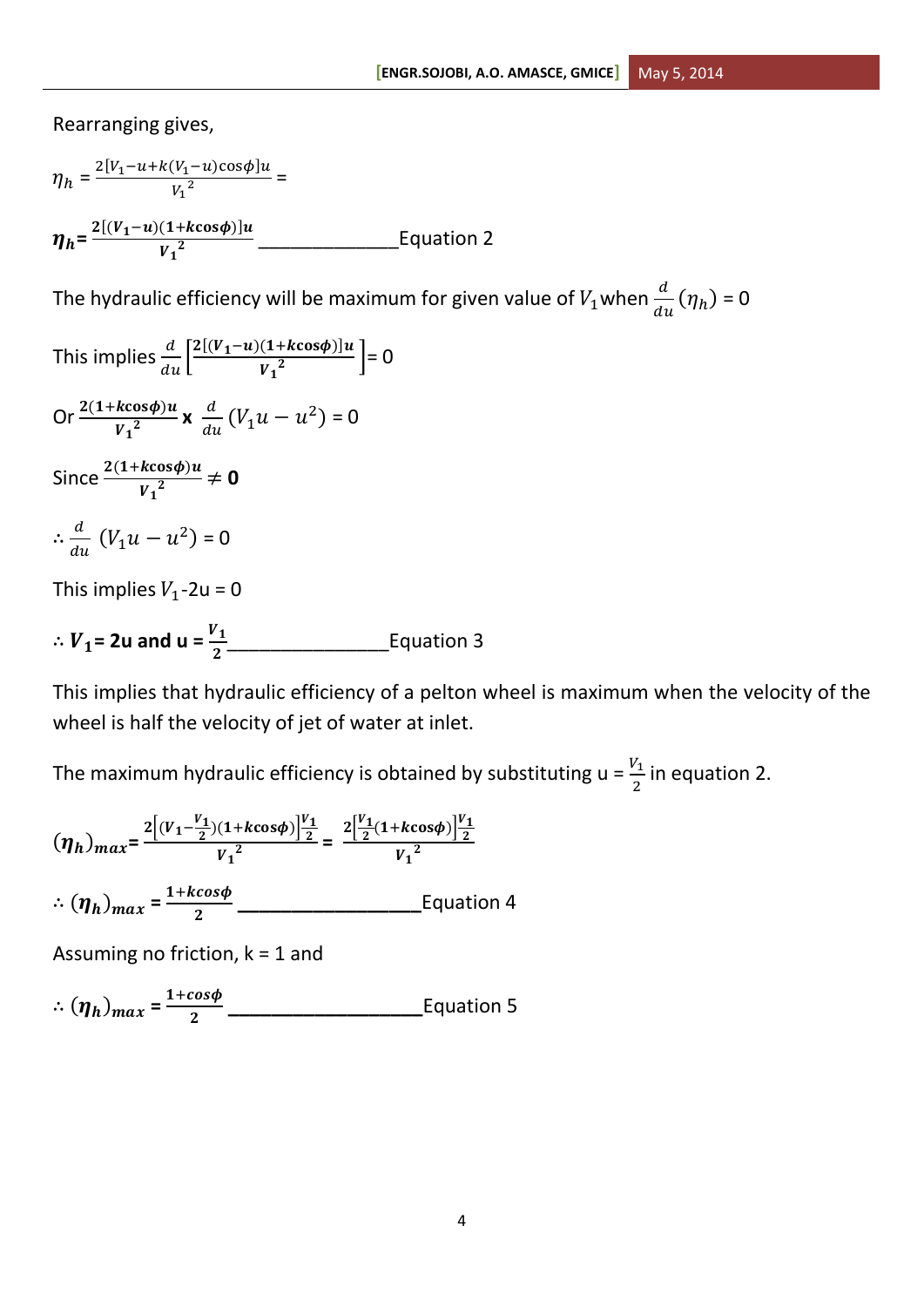### **DEFININTIONS OF HEADS AND EFFICIENCIES**

- 1. Gross Head: The gross (total) head is the difference between the water level at the reservoir (known as the tail race) and the water level at the tail race. It is denoted as Hg.
- 2. Net or effective Head: The head available at the inlet of the turbine. It is denoted as H, where  $H = Hg - h_f - h$

Where  $h_f$  = total loss of head between the head race and entrance to the turbine defined as

$$
h_{f} = \frac{4fLV^2}{DX\ 2g}
$$

where  $L =$  length of penstock

D = diameter of penstock

 $V =$  velocity of penstock

- h = height of nozzle above the tail race
- 3. Efficiencies: In turbines, there are four kinds of efficiency:
- i. Hydraulic Efficiency,  $\eta_h$ : This is the ratio of power developed by the runner to the power supplied by the jet at the entrance to the turbine.

$$
\eta_h = \frac{Power \text{ developed by the runner}}{Power \text{ supplied by the jet at turbine inlet}}
$$

$$
= \frac{\rho Q_a (V_{w1} \pm V_{w2}) u}{w Q_a H} = \frac{\frac{w}{g} Q_a (V_{w1} \pm V_{w2}) u}{w Q_a H}
$$

$$
\eta_h = \frac{(V_{w1} \pm V_{w2}) u}{a H}
$$

Where  $V_{w1}$  = whirl velocities atinlet

 $\overline{g}$ 

 $V_{w1}$  = whirl velocities at outlet

 $H = Net head$  on the turbine

 $Q_a$  = Actual flow rate to turbine runner (bucket)

Runner head or Euler head,  $H_r = \frac{(V_{w1} \pm V_{w2})}{g}$  $\overline{g}$ 

Where  $H<sub>r</sub>$  represents the energy transferred per unit weight of water.

H - H<sub>r</sub> =  $\Delta H$  = Hydraulic losses within the turbine.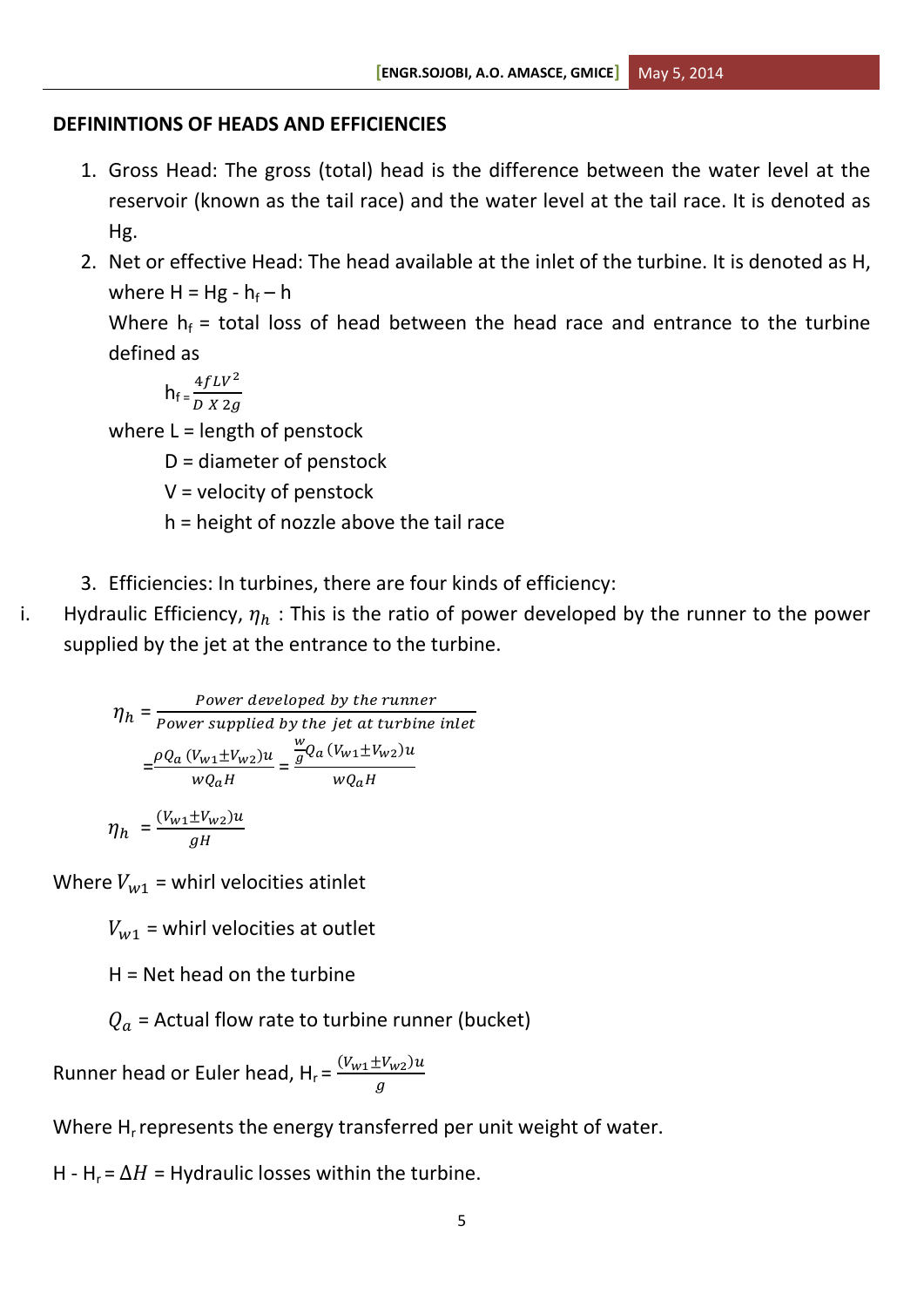$$
\therefore \eta_h = \frac{H_r}{H}
$$

ii. Mechanical Efficiency,  $\eta_m$  = Ratio of power obtained from the shaft of the turbine to the power developed by the runner.

 $\eta_m = \frac{P}{R}$  $\boldsymbol{P}$  $\eta_m = \frac{S}{R}$ B  $\eta_m = \frac{P}{\sqrt{V_{w1}}}$  $wQ_a(\frac{V}{\cdot})$  $\frac{1}{g}$ u $)$ u Since H<sub>r</sub> =  $\frac{(V_{w1} \pm V_{w2})}{g}$  $\frac{f(w_2)}{g}$ ,  $\eta_m = \frac{P}{mQ}$ W

 $\eta_{\rm m}$  lies between 97-99%.

iii. Volumetric Efficiency: Ratio of volume of water actually striking the runner to the volume of water supplied by the jet to the turbine.

 $\eta_{\rm v} = \frac{V}{T_{\rm ct}}$  $\overline{T}$ 

For pelton turbines,  $\eta_v \approx 0.97$ -0.99.

iv. Overaal Efficiency: Ratio of power available at the turbine shaft to the power supplied by the water jet.

$$
\eta_o = \frac{Power\ available\ at\ the\ turbine\ shaft}{Power\ available\ from\ the\ water\ jet}
$$

$$
\eta_o = \frac{Shaft\ Power}{Water\ Power} = \frac{P}{wQH}
$$

Where Q = total discharge in  $m^3/s$  supplied by the jet of water.

For a pelton wheel, overall efficiency is between 0.85-0.90

 $\eta_o = \eta_h \times \eta_m \times \eta_v$  $\eta_o = \frac{H}{I}$  $\frac{H_r}{H}$  x  $\frac{P}{WQ_a}$  $\frac{P}{wQ_aH_r}$   $\chi \frac{Q}{Q}$  $\frac{Q_a}{Q} = \frac{P}{wQ}$ W  $\eta_0 = \frac{P}{P}$ W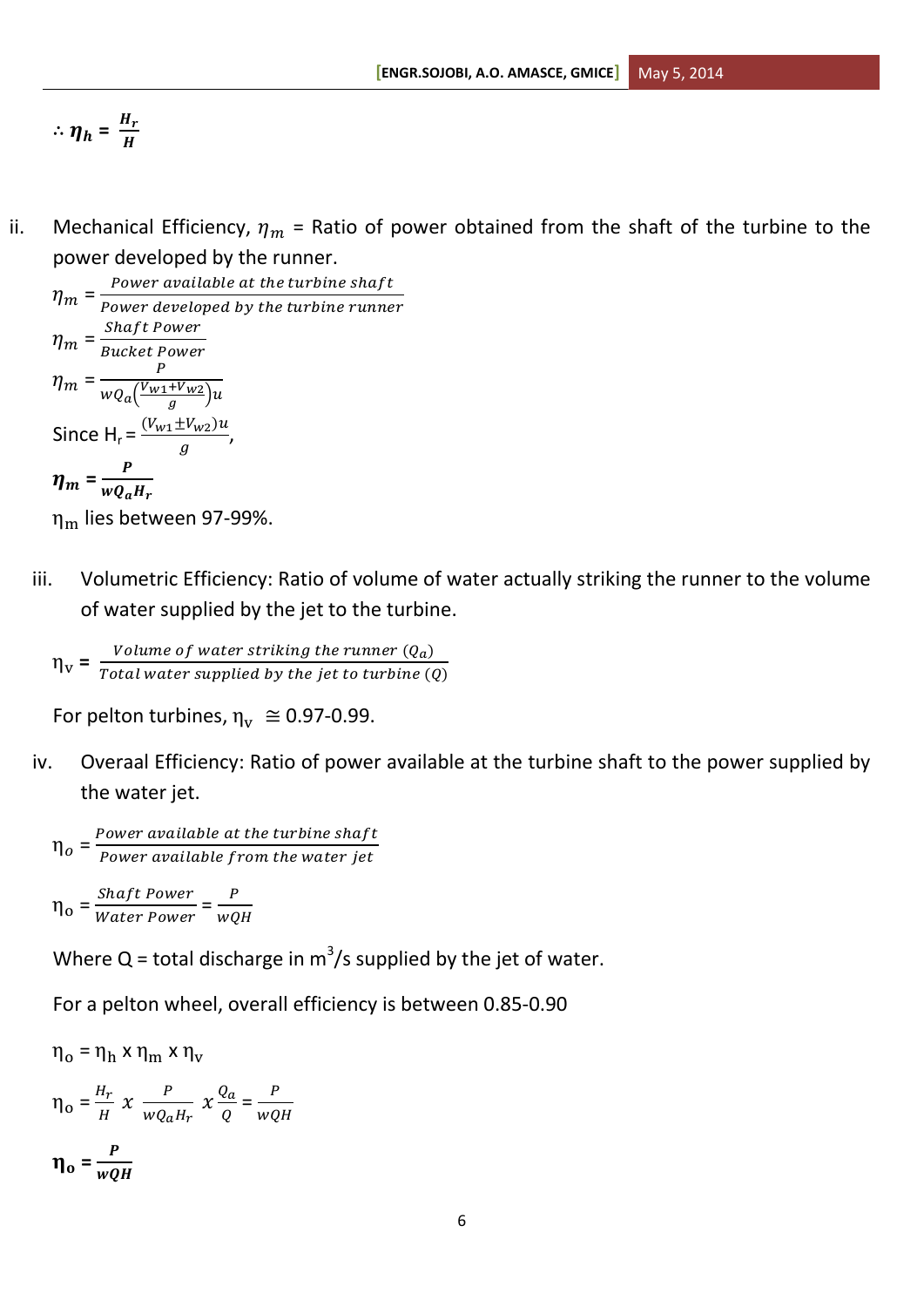$\therefore$  Power output from turbine alone P = Wqh x  $\eta_0$ 

Considering the efficiency of the generator as  $\eta_a$ ,

Power output of the hydrounit (turbine + hydrogenerators), P = (wQH) x  $\eta_0$  x  $\eta_a$ 

The product  $\eta_0 \times \eta_q$  = Hydroelectric plant efficiency.

# **DESIGN ASPECTS OF PELTON WHEEL**

1. Velocity of jet at inlet,  $V_1 = C_v \sqrt{2gH}$ Where  $C_v$  = coefficient of velocity between 0.98-0.99.

H = Net head on turbine

2. Velocity of wheel,  $U = K_u \sqrt{2gH}$ Where  $K_u$  = Speed ratio between 0.43-0.48.

3. Angle of deflection of ject through the buckets: Ranges between  $165^0$ -175<sup>0</sup>.

4. Mean diameter or Pitch diameter of the pelton wheel D is given by  $U = \frac{hc}{6}$  $\therefore$  **D** =  $\frac{d\theta}{\pi}$ 

5. Jet ratio (m) = Ratio of pitch diameter of pelton wheel to diameter of the jet (d).

 $m = \frac{D}{d}$  $\frac{b}{d}$  (lies between 11-16 for maximum hydraulic efficiency). In practice, m = 12 is adopted.

6. Number of Jets: Practically,  $\leq 2$  jets per runner for a vertical runner and  $\geq 4$  jets per runner for a horizontal jet.

Number of Jets = Total flow rate through the turbine divided by the rate of water through a single jet.

# **7.** Number of Bucktes (Z) =  $15 + \frac{D}{2d}$  =  $15 + 0.5\frac{D}{d}$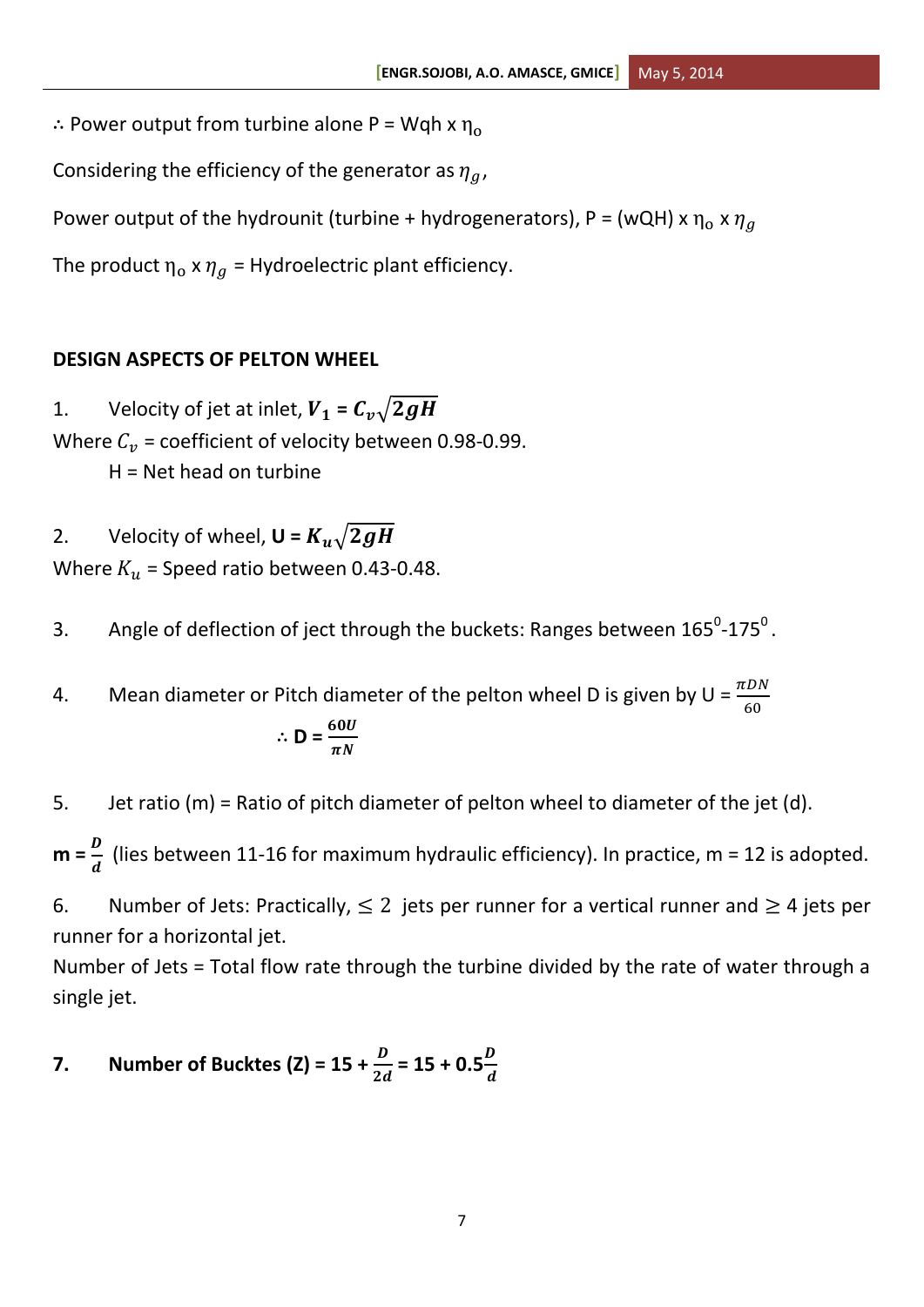# **Example 1**

A pelton wheel running at 480 r.p.m. and operating under an available head of 420m is required to develop 4800KW. There are two equal jets and the bucket deflection angle is 165<sup>0</sup>. The overall efficiency is 85% when the water is discharged from the wheel in a direction parallel to the axis of rotation. The coefficient of velocity of nozzle is 0.97 and the blade speed ratio is 0.46. The relative velocity of water at exit from the bucket is 0.86 times the relative velocity at inlet. Calculate the following:

- i. Cross-sectional area of each jet
- ii. Bucket pitch circle diameter, and
- iii. Hydraulic efficiency of the turbine

# Solution

Speed of the wheel,  $N = 480$  r.p.m.

- Available head, H = 420m
- Shaft power, P = 4800KW
- Angle of deflection of jet =  $165^{\circ}$
- Overall efficiency,  $\eta_{o}$  = 85%

Coefficient of velocity of nozzle,  $C_v$  = 0.97

Blade speed ratio,  $K_u$  = 0.46

Relative velocity of water at exit = 0.86 times the velocity at inlet

i. Cross sectional area of each jet Shaft power,  $P = wQH \times \eta_0$ 4800 = 9.81 x Q x 420 x 0.85

> ∴ Total discharge through the wheel, Q =  $\frac{4800}{9.81 \times 420 \times 0.85}$  = 1.37m<sup>3</sup>/s Velocity of jet,  $V_1 = C_v \sqrt{2gH} = 0.97 \sqrt{2 \times 9.81 \times 420} = 88.05 \text{m/s}$ Total discharge,  $Q$  = No. of jets x area of each nozzle (a) x velocity of jet,  $V_1$  $1.37 = 2 \times a 88.05$  $a = \frac{1}{2a}$  $\frac{1.37}{2 \times 88.05}$  = **7.779 x 10<sup>-3</sup> m<sup>2</sup>**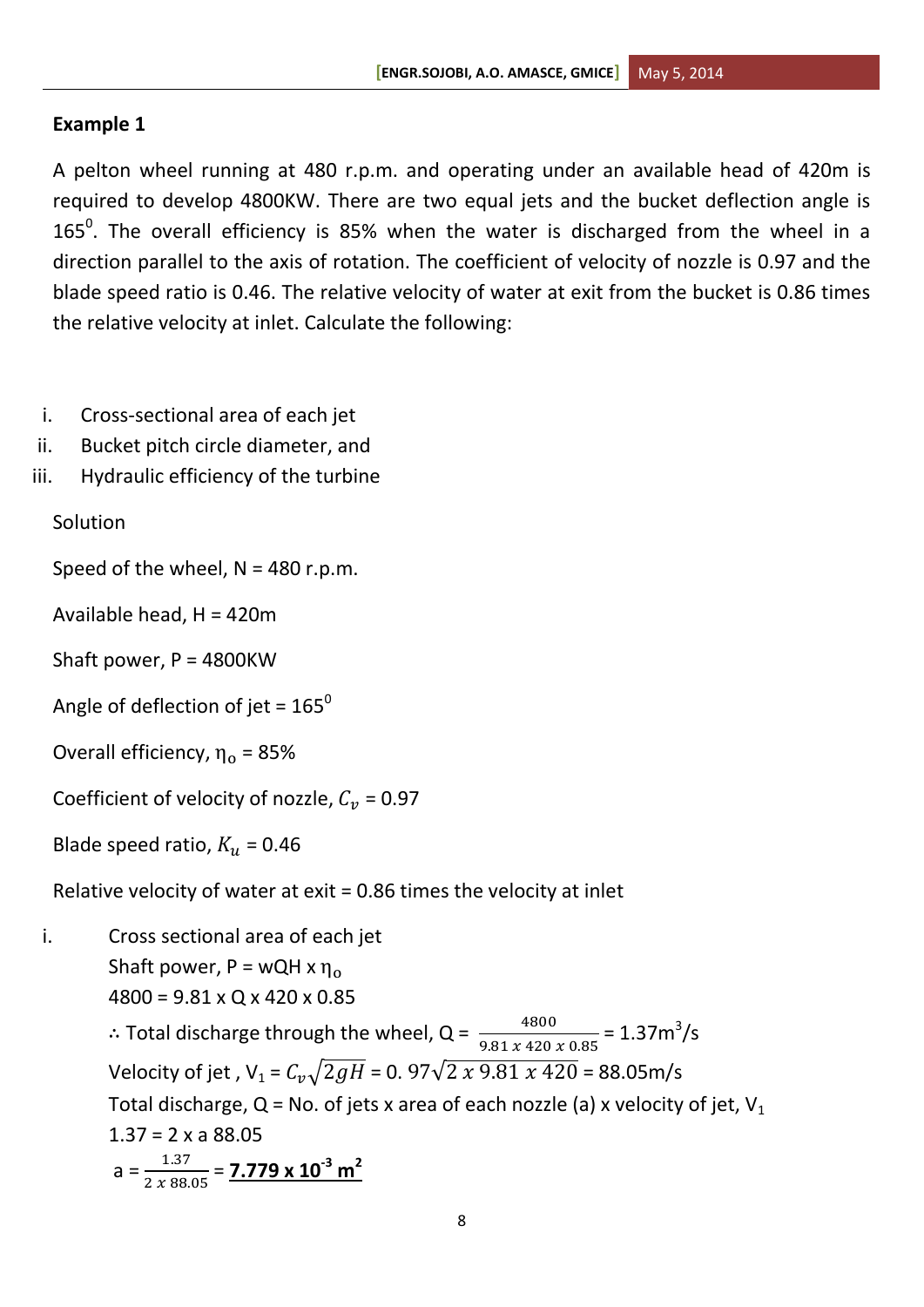ii. Bucket pitch circle diameter, D  
\nVelocity of bucket, 
$$
u = K_u \sqrt{2gH} = 0.46\sqrt{2 \times 8.81 \times 420} = 41.76 \text{m/s}
$$
  
\n $U = \frac{\pi DN}{60}$ . This implies,  $41.76 = \frac{\pi D \times 480}{60}$   
\n $\therefore D = \frac{41.76 \times 60}{\pi \times 480} = 1.66 \text{m}$ 

iii. Hydroulic efficiency of turbine, 
$$
\eta_h
$$
  

$$
\eta_h = \frac{2(V_1 - u)(1 + k cos \phi)u}{V_1^2}
$$
 where  $\phi = 180^\circ \text{-} 165^\circ = \text{Blade angle at exit}$ 

$$
\eta_h = \frac{2(88.05 - 41.76)(1 + 0.86x \cos 15^\circ)x \, 41.76}{88.05^2}
$$

 $\eta_h$  = 0.913 = **91.3%** 

# **Example 2**

The water available for a pelton wheel is 4 $m^3/s$  and the total head from the reservoir to the nozzle is 250m. The pipe is 3km long. The efficiency of transmission through the pipeline and the nozzle is 91% and the efficiency of each runner is 90%. The velocity coefficient of each nozzle is 0.975 and coefficient of friction "4f" for the pipe is 0.0045. Determine:

- i. The power developed by the turbine
- ii. Diameter of the jet
- iii. Diameter of the pipeline

Solution

Rate of flow,  $Q = 4m^3/s$ 

Total or gross head,  $H<sub>a</sub>$  = 250m

Total number of jets =  $2 \times 2 = 4$ 

Length of pipe,  $L = 3km = 3000m$ 

Efficiency of transmission,  $\eta$  = 91% = 0.91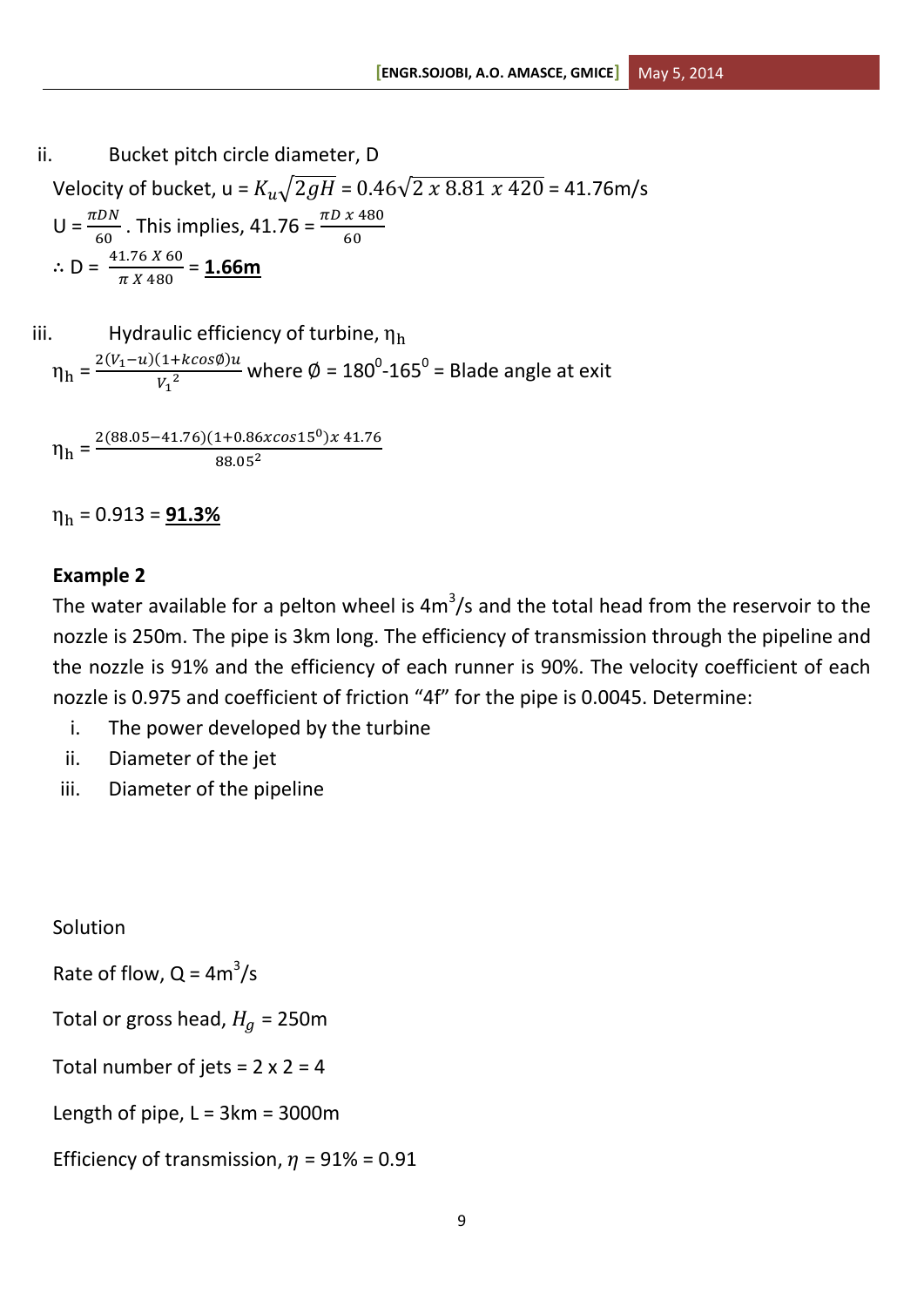Efficiency of each runner,  $\eta_h$  = 90% = 0.90 Coefficient of friction for the pipe, 4f = 0.0045 Coefficient of velocity of each nozzle = 0.975 1) Power developed by the runner Efficiency of power transmission,  $\eta = \frac{H}{A}$  $\boldsymbol{H}$ Where  $h_f$  = loss of head due to friction  $0.91 = \frac{2}{1}$  $\overline{\mathbf{c}}$  $h_f$  = 250- (250 x 0.91) = 22.5m Net head on the turbine,  $H = H_g - h_f = 250 - 22.5 = 227.5$ m Velocity of jet,  $V_1 = C_v \sqrt{2gH} = 0.975\sqrt{2 \times 9.81 \times 227.5} = 65.14 \text{m/s}$ Water power = Kinetic energy of jet i.e. ½ m $V_1^2$  = ½  $\rho Q {V_1}^2$  = ½ x 1000 x 4 x 65.14<sup>2</sup> = 8486439Nm/s = 8486439W Water power = 8486.44KW Hydraulic Efficiency,  $\eta_h$  =  $\frac{P}{A}$ W  $0.91 = \frac{1000 \text{ m/s}}{8}$ ∴ Power developed by turbine =  $0.9 \times 8486.44 = 7637.8$ KW

2) Diameter of jet, d

Discharge per jet,  $q = \frac{Total \, discharge}{No. \, of \, jets} = \frac{4}{4}$  $\frac{4}{4}$  = 1.0m<sup>3</sup>/s

$$
q = \left(\frac{\pi d^2 x V_1}{\pi x 65.14}\right)^{1/2} = \frac{\pi d^2 x 65.14}{4}
$$
  
 
$$
\therefore d = \left(\frac{1 x 4}{\pi x 65.14}\right)^{1/2} = 0.14 \text{ m}
$$

3) Diameter of pipeline, D Head lost due to friction,  $h_f = \frac{4fLV^2}{px^2d}$ D Where V = velocity through pipe =  $\frac{Q}{Area} = \frac{Q}{\frac{\pi D}{2}}$  $\pi$ 4  $=\frac{4}{\pi}$  $\pi$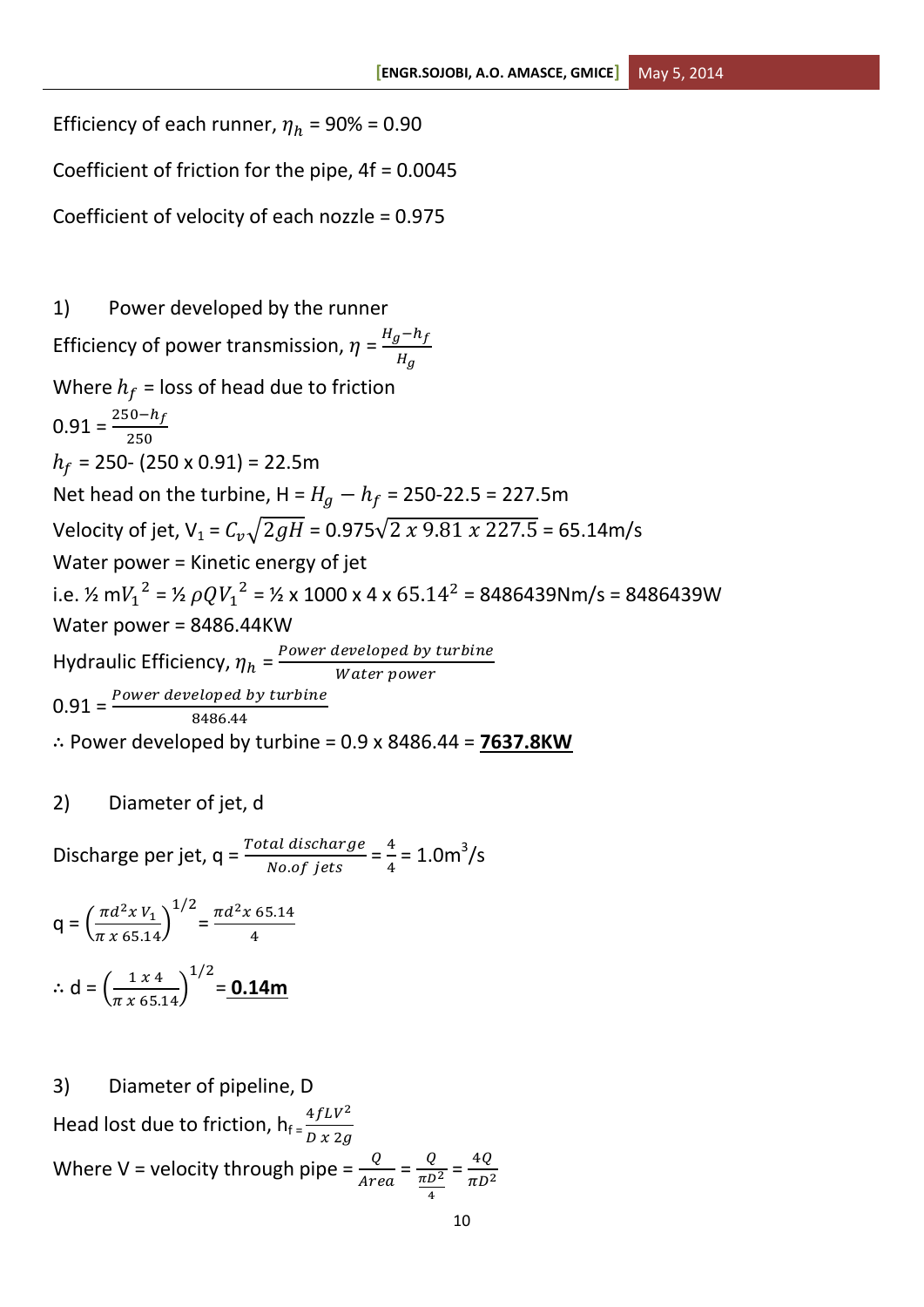# Substituting for V in  $h_f$  gives

$$
h_{f} = \frac{0.0045 \, x \, 3000 \, x \left(\frac{4Q}{\pi D^2}\right)}{D \, x \, 2g}
$$
\n
$$
22.5 = \frac{0.0045 \, x \, 3000 \, x \, 16Q^2}{D \, x \, 2 \, x \, 9.81 \, x \, \pi^2 \, x \, D^4} = \frac{0.0045 \, x \, 3000 \, x \, 16 \, x \, 4^2}{D^5 \, x \, 2 \, x \, 9.81 \, x \, \pi^2} = \frac{17.85}{D^5}
$$
\n
$$
D^5 = \frac{17.85}{22.5}
$$
\n
$$
\therefore \mathbf{D} = \left(\frac{17.85}{22.5}\right)^{1/5} = \mathbf{0.955m}
$$

### **Example 3**

A pelton wheel nozzle, for which  $\mathcal{C}_v$  is 0.97, is below the water surface of a lake. The jet diameter is 80mm, the pipe diameter is 0.6m, its length is 4km, and f is 0.032 in the formula,  $\eta_f = \frac{f L V^2}{R R G}$  $\frac{fLV^2}{D\chi 2g}$ . The buckets deflect the jet through 165<sup>0</sup> and they run at 0.48times the jet speed, bucket friction reducing the velocity at outlet by 15% of the relative velocity at inlet. Mechanical efficiency is 90%. Determine:

- i. The flow rate
- ii. Shaft power developed by the turbine

Solution

Coefficient of Velocity,  $C_v$  = 0.97

Gross head,  $H<sub>g</sub> = 400$ m

Diameter of jet, d = 80mm= 0.08m

Diameter of pipe, D= 0.6m

Length of pipe,  $L = 4km = 4000m$ 

Friction factor, f = 0.32

Angle,  $\varphi = 180^{\rm o}$ – 165 $^{\rm o}$  = 15 $^{\rm o}$ 

Bucket speed,  $u = 0.48$  times the jet speed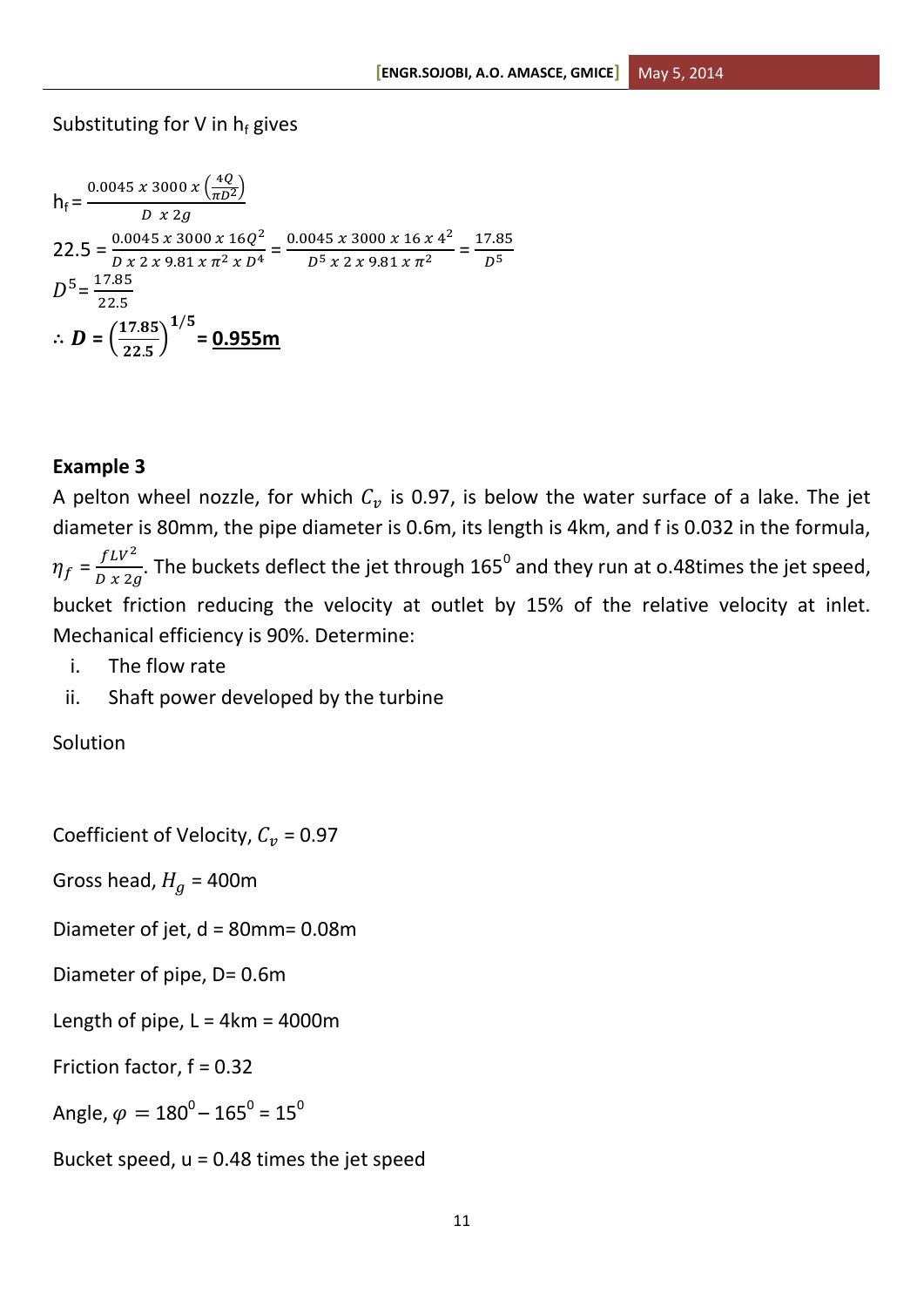Relative velocity at the outlet  $(V_{r2})$  = 0.85 times relative velocity at inlet  $V_{r1}$ 

1) Flow rate, Q

 $V =$  Velocity of water in pipe  $V_1$  = Velocity of jet of water Using equation of continuity,  $AV = aV_1$ Where  $A = Area$  of pipe and  $a = area$  of jet  $\pi D^2$  $\frac{D^2}{4}$  x V =  $\frac{\pi d^2}{4}$  $\frac{u}{4}$  X  $\therefore$  V =  $\frac{d^2}{2}$  $rac{d^2}{D^2}$  x  $V_1 = \frac{0}{0}$  $\frac{0.08}{0.6^2}$  x  $V_1$  = 0.0177V

Applying Bernoulli's equation to free water surface in the reservoir and the outlet of the nozzle,

Head at reservoir = Kinetic head of jet of water + head lost to friction in pipe + head lost in nozzle

 $H_{reservoir} = \frac{V_1^2}{2g}$  $\frac{V_1^2}{2g} + \frac{fLV^2}{D x \, 2g}$  $\frac{f_{LV}}{D\,x\,2g}$  +  $h_{nozzle}$  equation 1 Let  $(V_1)_{th}$  = Theoretical velocity at outlet of nozzle

 $V_1$  = Actual velocity of jet of water

V  $\frac{V_1}{(V_1)_{th}} C_v$  or  $(V_1)_{th} = \frac{V_1}{C}$  $\mathcal C$ 

Head lost in nozzle = Head corresponding to  $(V_1)_{th}$ - head corresponding to

$$
= \frac{(V_1)_{th}^2}{2g} - \frac{V_1^2}{2g} = \left(\frac{V_1}{C_v}\right)^2 \times \frac{1}{2g} - \frac{V_1^2}{2g}
$$

$$
= \frac{V_1^2}{2g} \left(\frac{1}{C_v^2} - 1\right)
$$

Substituting this in equation 1 above gives,

$$
H_{reservoir} = \frac{V_1^2}{2g} + \frac{fLV^2}{D \times 2g} + \frac{V_1^2}{2g} \left( \frac{1}{C_v^2} - 1 \right)
$$
  
\n
$$
400 = \frac{V_1^2}{2g} + \frac{0.032 \times 4000V^2}{0.6 \times 2 \times 9.81} + \frac{V_1^2}{2 \times 9.81 \times 0.97^2}
$$
  
\n
$$
400 = \frac{0.032 \times 4000 (0.0177V_1)^2}{0.6 \times 2 \times 9.81} + \frac{V_1^2}{2 \times 9.81 \times 0.97^2}
$$
  
\n
$$
400 = 0.0034V_1^2 + 0.054V_1^2 = 0.0574V_1^2
$$
  
\n
$$
V_1 = \left( \frac{400}{0.0574} \right)^{1/2} = 83.48 \text{ m/s}
$$
  
\n
$$
\therefore \text{Flow rate, Q} = \text{Area of jet (a) x Velocity of jet (V)} = Av = \frac{\pi}{4} \times 0.08^2 \times 83.48
$$
  
\n
$$
Q = \frac{0.419 \text{ m}^3/\text{s}}{2.49 \times 10^{-3} \text{ s}}
$$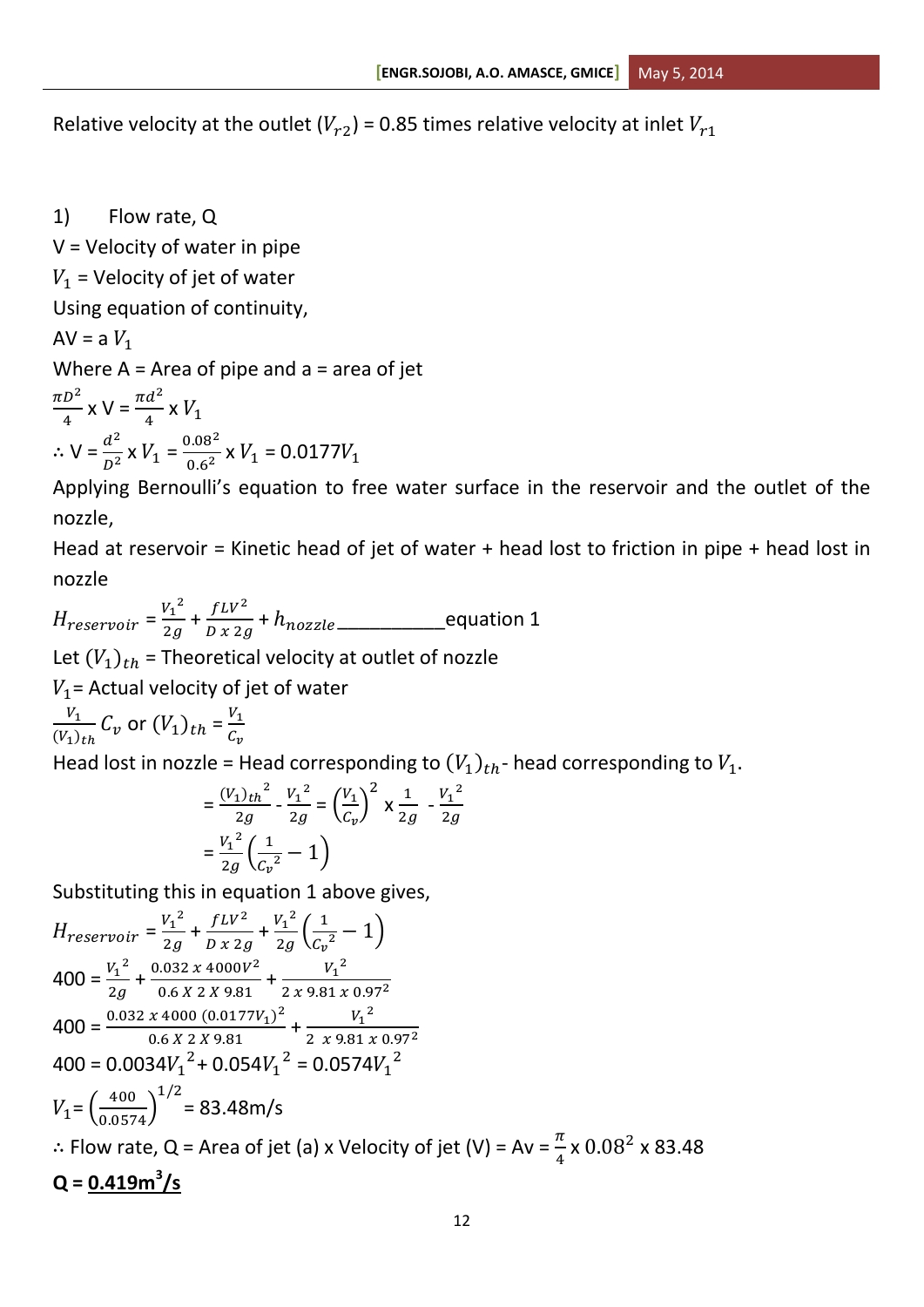# 2) Shaft power Velocity of bucket,  $u_1 = 0.48V_1 = 0.48$  X 83.48 = 40.07M/S From the inlet velocity triangle,  $V_{r1}$  =  $V_1$ -  $u_1$  = 83.48-40.07 = 43.4m/s  $V_{w1} = V_1 = 83.48 \text{m/s}$ From the outlet velocity triangle,  $V_{r2} = 0.85 V_{r1} = 0.85 \times 43.4 = 36.89 \text{m/s}$  $V_{{\sf w}2}$  =  $u_{2}$  - $V_{{r2}}$ cos $\emptyset =$  40.07-36.89 x cos15 $^{0}$  = 4.44m/s Mechanical efficiency,  $\eta_m = \frac{S}{P_0 m n}$  $\boldsymbol{P}$  $\therefore$  Shaft power=  $\eta_m$  x Power given to runner Power given to runner =  $\frac{w_Q}{g}(V_{w1} - V_{w2})$ Note: -ve sign is given here because  $\beta$  > 90 $^0$ .  $\therefore$  Shaft power =  $\eta_m \times \frac{w}{4}$  $\frac{\partial Q}{\partial g}(V_{w1}-V_{w2})x u_1 = 0.9 \times \frac{9.81}{9.81}$ x0.419(83.48-4.44) 40.07 **Shaft power = 1194.3KW**

# **Example 4**

The following data relate to a pelton wheel:

| Head                    | 72 <sub>m</sub> |              |
|-------------------------|-----------------|--------------|
| Speed of wheel          |                 | 240rpm       |
| Shaft power of wheel    |                 | <b>115KW</b> |
| Speed ratio             |                 | 0.45         |
| $\mathcal{C}_{\bm{n}}$  |                 | 0.98         |
| Overall efficiency      |                 | 0.85         |
| Design the Pelton wheel |                 |              |

Solution Effective head,  $H = 72m$ Speed of wheel, N = 240rpm Shaft power, P = 115KW Speed ratio,  $K_u$  = 0.45  $C_{12} = 0.98$ Overall efficiency,  $\eta_0$  = 85%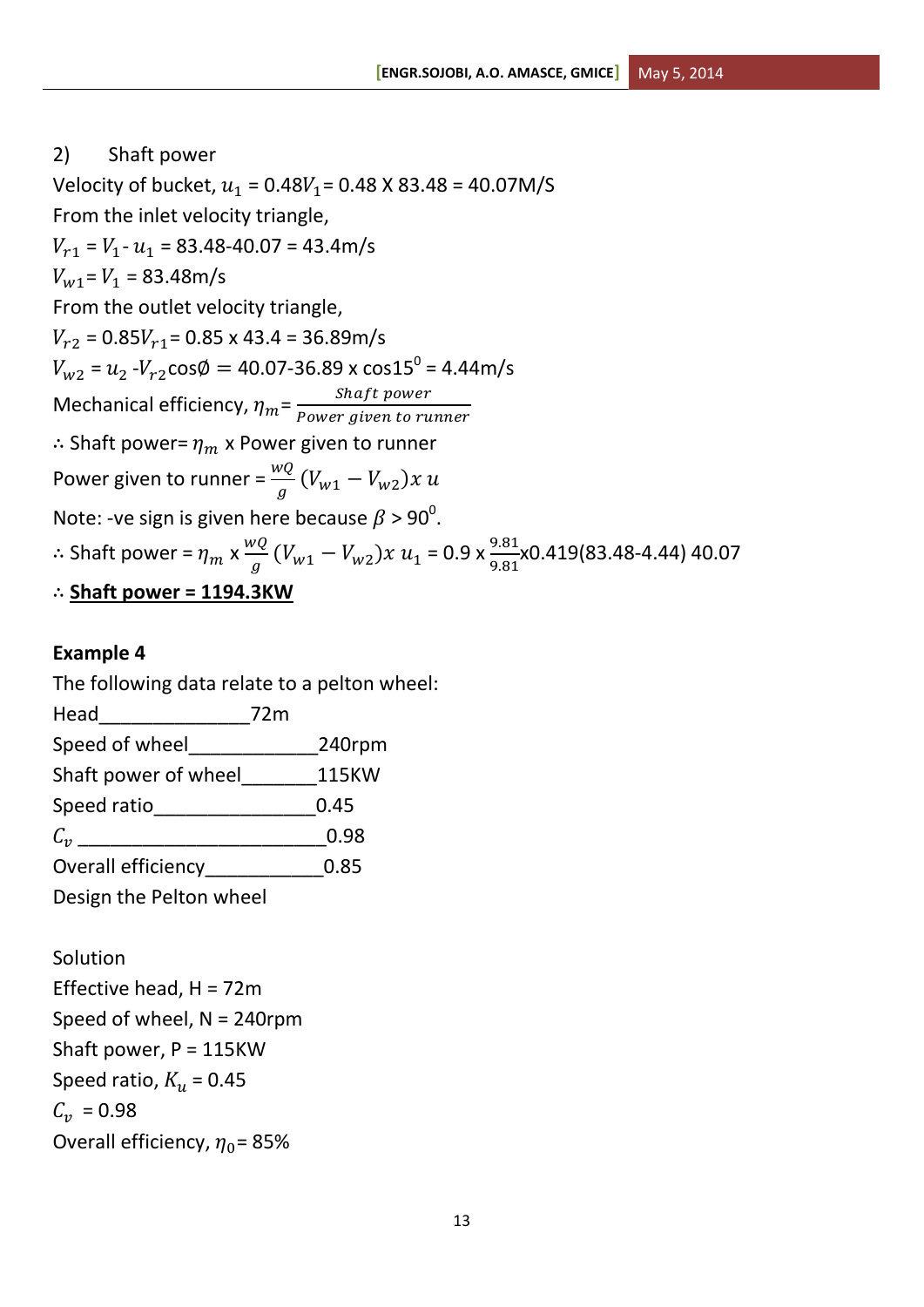1) Diameter of wheel, D Velocity of jet,  $V_1 = C_v \sqrt{2gH} = 0.98\sqrt{2x9.81x72} = 36.8$ m/s Bucket velocity, u  $(=u_1 = u_2) = K_u \times V_1 = 0.45 \times 36.8 = 16.56 \text{m/s}$  $u = \frac{\pi}{2}$  $\frac{CDN}{60}$ . This implies, D =  $\frac{60u}{\pi N}$  =  $\frac{6}{2}$  $\frac{6 \times 10.56}{\pi x 240}$  = 1.32m **Diameter of wheel, D = 1.32m**

2) Diameter of jet, d Overall efficiency,  $\eta_0 = \frac{S}{M}$  $\frac{Shaff power}{Water power} = \frac{P}{wQ}$ W  $\eta_0 = \frac{1}{2.81 \text{ m}}$ 9  $Q = \frac{115}{0.85 \times 9.81 \times 72} = 0.1915 \text{m}^3/\text{s}$ Q = Area of jet x jet velocity  $0.1915 = \frac{\pi d^2}{4}$  $rac{d^2}{4}$  x  $V_1 = \frac{\pi d^2}{4}$  $\frac{u}{4}$  x  $d = \frac{0}{1}$  $\frac{1913 \times 4}{\pi \times 36.8}$  $\mathbf{1}$ = 0.0814m = 81.4mm **diameter of jet, d = 81.4mm = 0.0814m**

3) Size of buckets

Width of bucket,  $B = 3d$  to 4d  $\therefore$  choosing B = 3.5d

### **B = 3.5 x 81.4 = 285mm**

Radial length of bucket,  $L = 2d$  to 3d  $\therefore$  choosing L = 2.5d,

#### **L = 2.5 x 81.4mm = 203.5mm**

Depth of bucket,  $T = 0.8d$  to 1.2d  $\therefore$  choosing T = 1.0d,

#### **T = 1 x 81.4 = 81.4mm**

4) Number of buckets on the wheel, Z

$$
Z = 15 + \frac{D}{2d} = 15 + \frac{1.32 \times 1000}{2 \times 81.4} = 23
$$

#### **Number of buckets, Z = 23**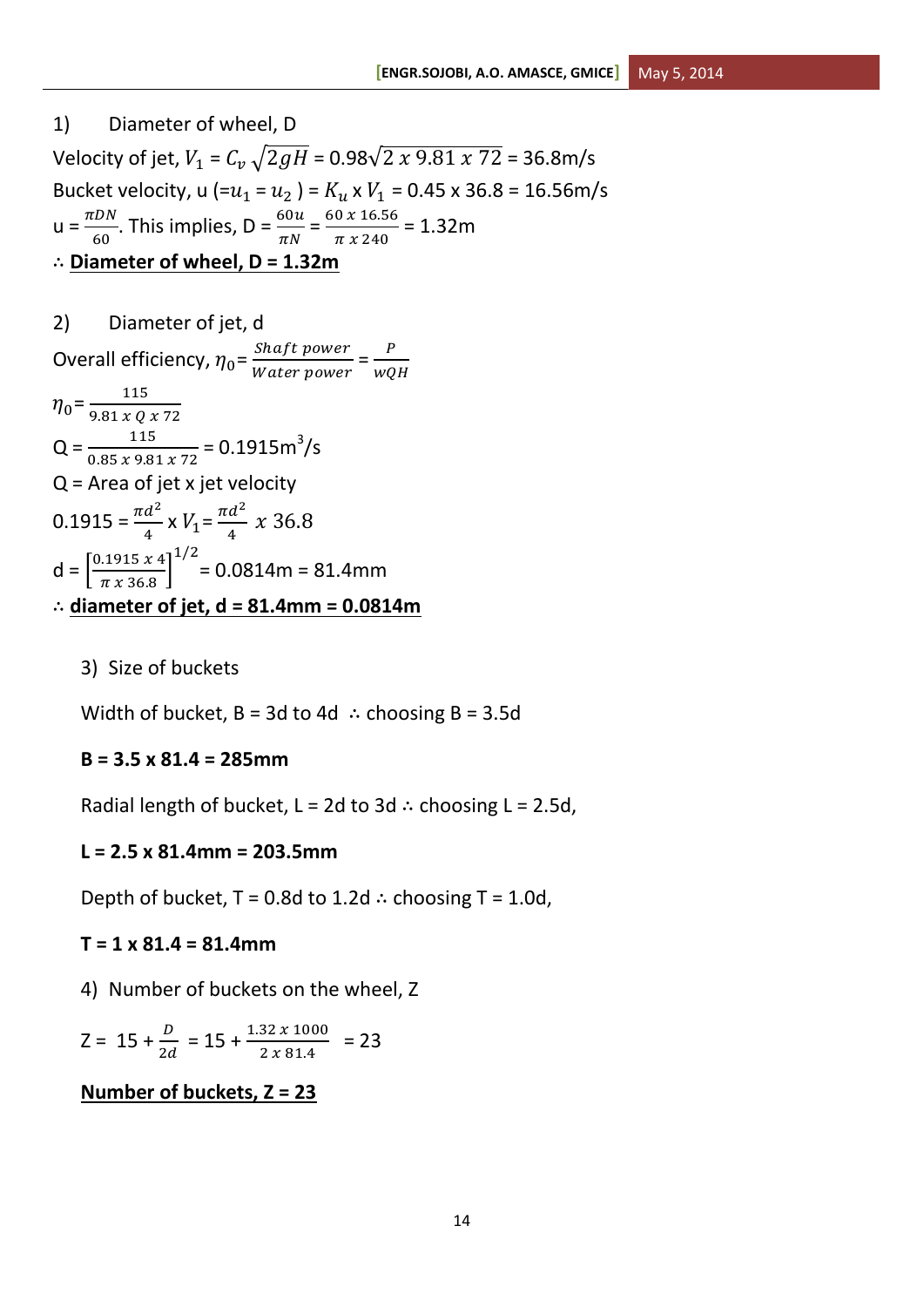# **Example 5**

A pelton wheel of 1.1 mean diameter works under a head of 500m. The deflectionof jet is 165<sup>0</sup> and its relative velocity is reduced over the bucket by 15% due to friction. If the diameter of jet is 100mm and the water is to leave the bucket without any whirl, determine:

- i. Rotational speed of wheel
- ii. Ratio of bucket speed to jet velocity
- iii. Impulsive force and power developed by the wheel
- iv. Available power ( that is water power)
- v. Power input to buckets
- vi. Efficiency of the wheel with power input to bucket as reference point.

# **Solution**

```
Main bucket diameter, D = 1.1m
```
Net head,  $H = 500$ mm

Jet deflection =  $165^{\circ}$ 

Reduction of relative velocity due to friction = 15%

Jet diameter, d = 100mm = 0.1m

```
C_v = 0.97
```

```
i. Rotational Speed of wheel
```
Velocity of jet,  $V_1 = C_v \sqrt{2gH} = 0.97 \sqrt{2 \times 9.81 \times 500} = 96.07 \text{m/s}$ Bucket speed,  $u_1 = u_2 = u$ Relative velocity at inlet,  $V_{r1} = V_1 - u_1 = 96.07$ -u Relative velocity at outlet, = 0.85 = 0.85(96.07-u) \_\_\_\_\_\_\_\_\_\_\_\_\_equation 1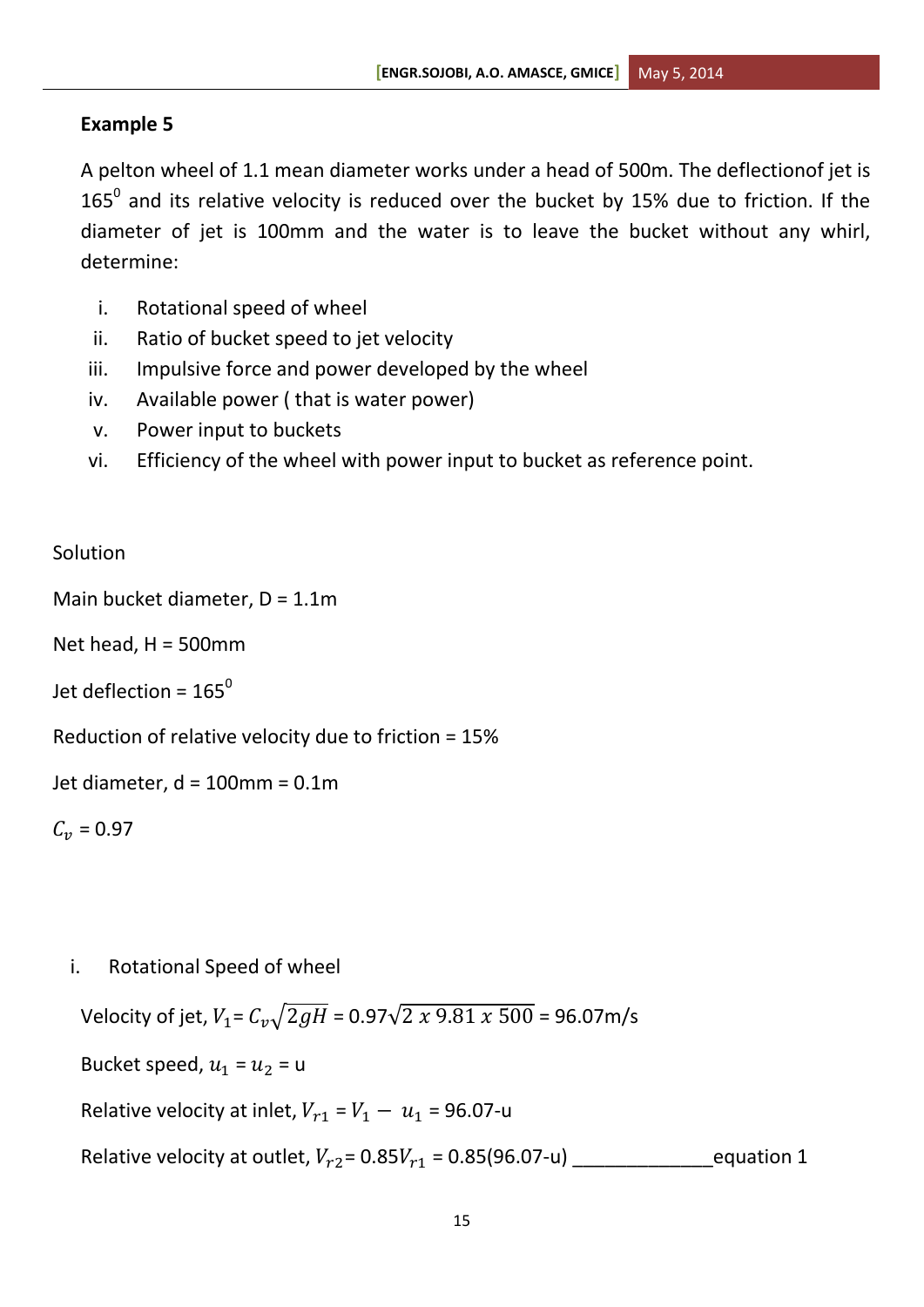Blade angle at exit,  $\varnothing$  = 185<sup>0</sup>-165<sup>0</sup> =15<sup>0</sup> Since jet leaves bucket without whirl,  $\beta = 90^{\circ}$  $V_{r2}$ cos $\emptyset$  = u from outlet velocity triangle This implies u =  $V_{r2}$ cos $15^0$  \_\_\_\_\_\_\_\_\_\_\_equation 2 Substituting for equation 1 in equation 2 gives,  $u = 0.85$  (96.07-u)  $\cos 15^\mathrm{o} = 0.85$ (96.07-u)0.966 78.88-0.812u =u  $U + 0.821u = 78.88$  $1.821u = 73.88$  $u = \frac{7}{1}$  $\frac{73.88}{1.821}$  = 43.31m/s Recall,  $u = \frac{h E N}{60}$ . This implies, 43.31 =  $\frac{h E N}{60}$  $\therefore$  N = Rotational speed of wheel =  $\frac{43.51 \times 60}{\pi \times 1.1}$  = **752rpm** 

ii. Ratio of bucket speed to jet velocity,  $\frac{u}{V_1} = \frac{4}{9}$  $\frac{+5.51}{96.07}$  = 0.45 iii. Impulsive force and power developed by the wheel

Discharge through the wheel, Q =  $\frac{\pi}{4} \times d^2 \times V_1 = \frac{\pi \times 0.1^2}{4}$  $\frac{0.1^2}{4}$  x 96.07 = 0.7545m<sup>3</sup>/s

Impulsive force on buckets,  $F = \rho Q (V_{w1} \pm V_{w2})$  Since  $V_{w2} = 0$ 

 $F = \rho Q (V_{w1}) = 1000 \times 0.7545 \times 96.07 = 72484.8N$ 

Power developed by wheel = F X u = 72484.8 x 43.31 = 3139316.7Nm/s = **3139.3KW**

- **iv.** Available power = w QH = 9.81 x 0.7545 x 500 = **3700.8KW**
- v. Power input to buckets =  $\frac{1}{2}$  m $V_1^2$ =  $\frac{1}{2}$  pQx  $V_1^2$ =  $\frac{1}{2}$  x 1000 x 0.7545 x 96.07<sup>2</sup> = 3481808W =**3481.8KW**
- **vi.** Efficiency of wheel,  $\eta_{wheel}$  =  $\frac{P}{A}$ ower developed by wheel =  $\frac{3}{3}$ <br>Power input to buckets  $\frac{3139.3}{3481.3}$  = 0.9016 = **90.16%**